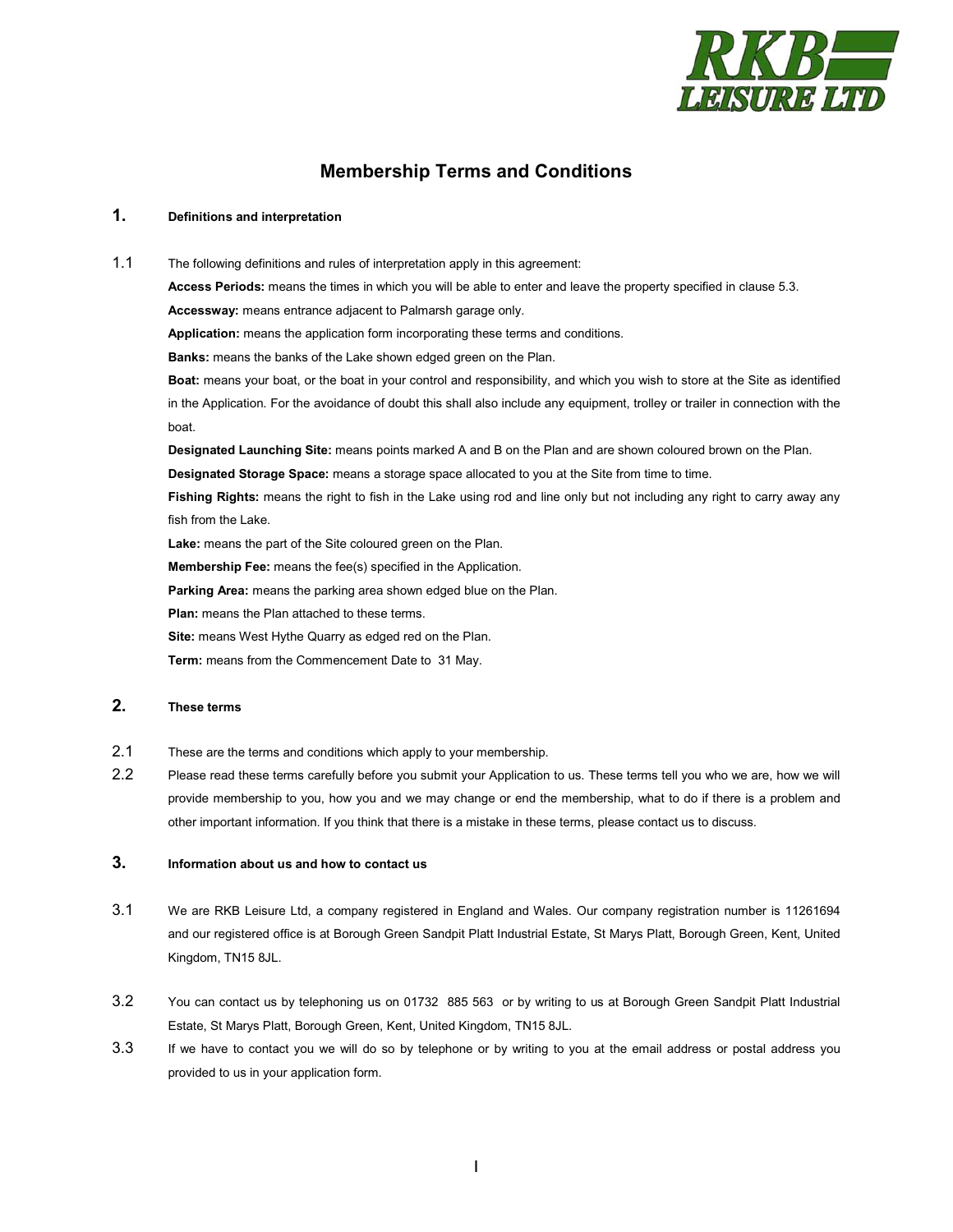

3.4 When we use the words "writing" or "written" in these terms, this includes emails.

#### **4. Your membership with us**

- 4.1 The Application constitutes an offer by you to purchase a membership in accordance with these terms.
- 4.2 The Application shall only be deemed to be accepted when:
	- (a) payment has been received in full for the Membership Fee in accordance with these terms; and
	- (b) when we write to you confirming payment has been received and the Application has been accepted, on which date a contract will come into existence between you and us (**Commencement Date**).
- 4.3 Membership shall commence on the Commencement Date and shall continue for the Term when it shall terminate automatically without notice, unless terminated earlier in accordance with clause [8](#page-4-0) (Termination).
- 4.4 If we are unable to accept your application, we will inform you of this in writing and will not charge you. This might be because of unexpected limits on our resources which we could not reasonably plan for or because we have identified an error in the price or description of the membership.
- 4.5 We will assign a membership number and tell you what it is when we accept your application. It will help us if you can tell us the membership number whenever you contact us about your membership.
- 4.6 Unfortunately, we cannot accept applications from people under the age of 18.
- 4.7 Unfortunately, we do not accept applications from addresses outside the UK.

# **5. Providing the membership**

- 5.1 Once your Application has been accepted we will provide you with a membership card, car pass and key (if applicable). If you have applied for a family membership, this will include, your spouse and two children (over 6 years old and under 18 years old), but only when you are physically present.
- 5.2 Access to the Site will be by the Accessway. Access to the Site by any other route is strictly prohibited.
- <span id="page-1-0"></span>5.3 The main gate to the Site is locked from 9pm to 7am between 1 May to 30 September and 8pm to 7am between 1 October to 30 April.
- 5.4 There may be occasions when the Site will be reserved for special activities and access on these days will be restricted or prohibited. Where your use of the membership is affected by special activities we shall notify you in advance and we will take steps to minimise the effect of special activities.
- 5.5 Access to parts of the Site will be restricted or prohibited. This is for your safety and will not affect the use of your membership. You will be notified of any changes to these restrictions.
- 5.6 If your use of the membership is affected by an event outside our control then we will contact you as soon as possible to let you know and we will take steps to minimise the effect of the delay. Provided we do this we will not be liable for delays caused by the event but if there is a risk of substantial delay you may contact us to end the contract and receive a refund for any membership you have paid for but not received.
- 5.7 We may have to suspend the membership to:
	- (a) deal with technical problems or make minor technical changes;
	- (b) update the membership to reflect changes in relevant laws and regulatory requirements;
	- (c) make changes to the membership as requested by you or notified by us to you.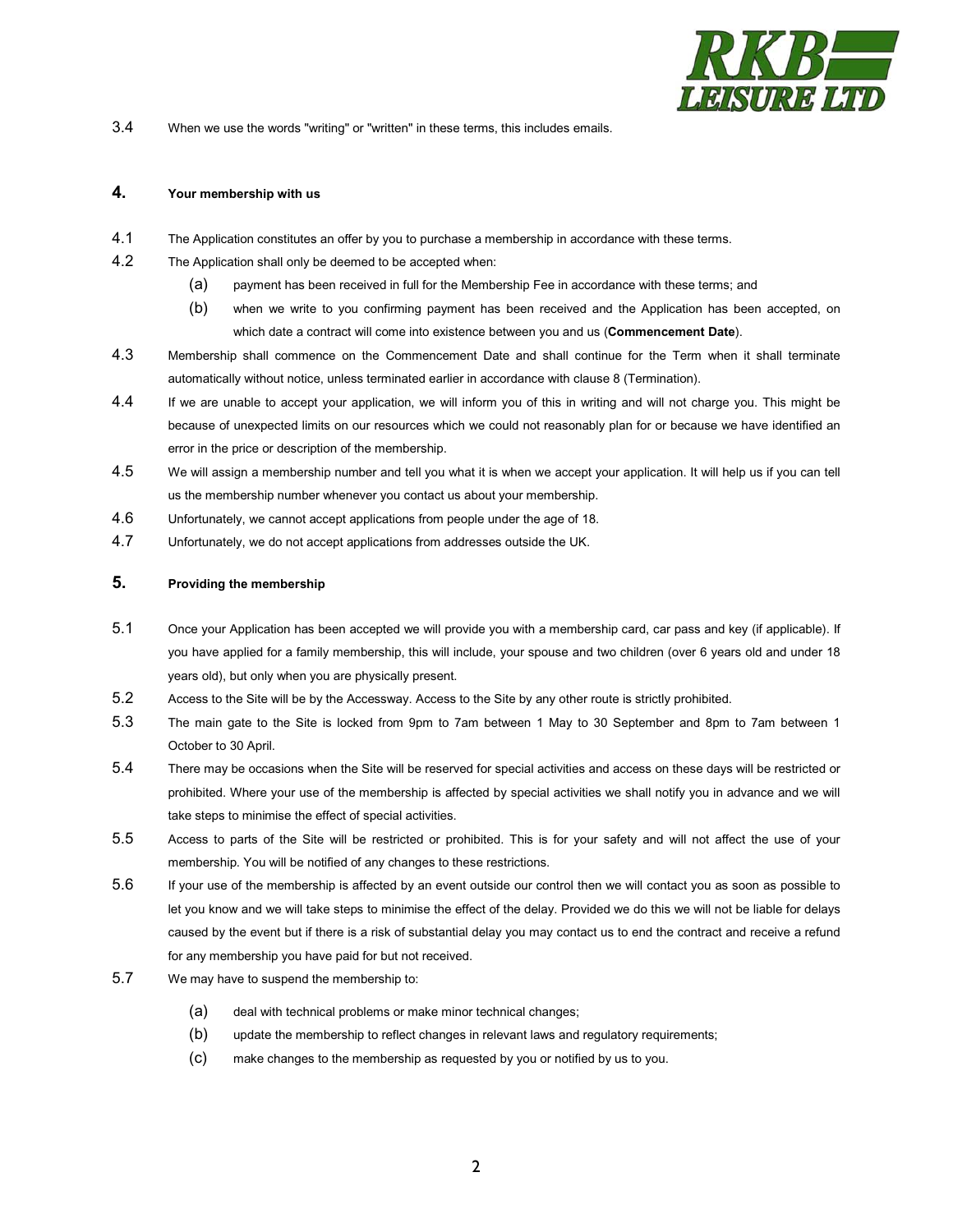

5.8 We will contact you in advance to tell you we will be suspending the membership, unless the problem is urgent or an emergency. If we have to suspend the membership for longer than one continuous month we will arrange for a refund of

the membership fee in proportion to the period membership was suspended so that you do not pay for membership while it is suspended. You may contact us to end the contract if we suspend the membership, or tell you we are going to suspend it, in each case for a period of more than two months and we will refund any sums you have paid in advance for membership not provided to you.

#### **6. Boat storage**

- 6.1 Where the membership includes Boat storage we shall allow you to store a Boat in the Designated Storage Space as specified by us from time to time.
- 6.2 We shall have the right to make any changes to Boat storage which are necessary to comply with any applicable law, regulation, rule bye-law or safety requirement, or which do not materially affect the membership.
- 6.3 We shall provide Boat storage services using reasonable skill and care and in accordance with our obligations under the law.
- 6.4 You shall have access to your Boat in accordance with the Access Periods in claus[e 5.3.](#page-1-0)
- 6.5 The Boat must be kept in good operational condition and shall be no longer than five meters and shall have one hull.
- 6.6 Subject to clause 10, during the Term the Boat is left at your own risk.
- 6.7 Boats shall:
	- (a) Enter and leave the water at a Designated Launching Site.
	- (b) Not be used for fishing.
	- (c) Not pass within 45 feet of anglers fishing from the shore.
	- (d) Only be used when wearing personal buoyancy aids of minimum specification (BSEN393 194).
	- (e) Comply with signs as to restricted areas on the water.
	- (f) Only be used where you have the relevant level of competency. Where you are using a sailing boat you shall have a minimum RYA level 2 or the international equivalent qualification, valid for the Term.
- 6.8 We may demand proof of your qualification to sail. You must therefore carry proof at all times.
- 6.9 You shall be responsible for the supervision of family members at all times when using a Boat.
- 6.10 During the Term you shall maintain in force insurance policies with reputable insurance companies, against all risks that would normally be insured against in connection with the Boat.
- 6.11 On termination the Designated Storage Space shall be left in the same condition as at the Commencement Date and free from any debris and you shall make good any damage prior to termination.
- 6.12 We shall have the right to move your Boat to any part of the Site or off the Site where it is necessary:
	- (a) to ensure the safety of the Boat or other boats; or
	- (b) for the proper secure and efficient running of the Site; or
	- (c) due to termination.
- 6.13 You shall indemnify us for all costs, expenses (including legal and out-of-pocket expenses and any value added tax on those costs and expenses), losses or liabilities incurred in connection with any works necessary to remove the Boat from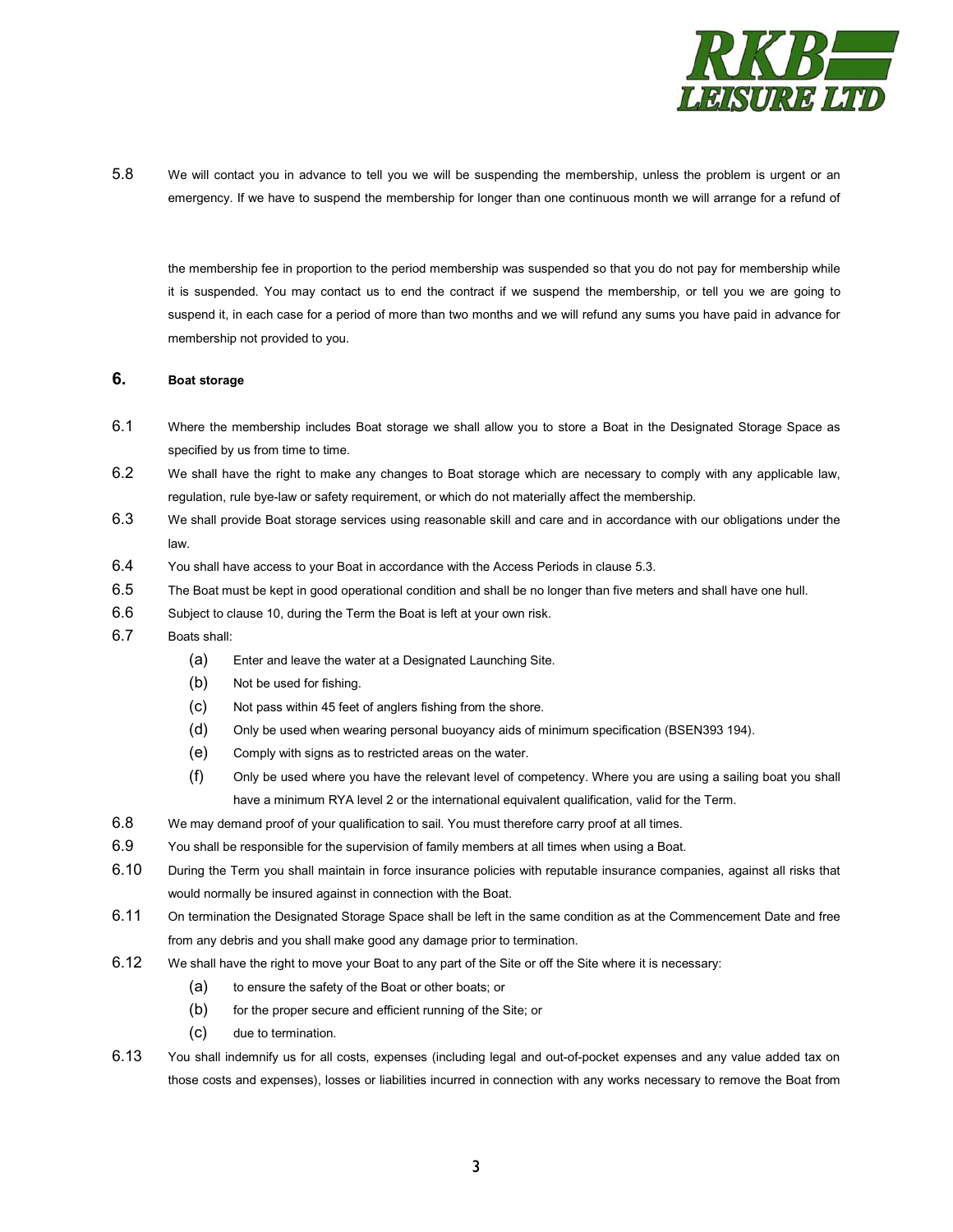

the Site, clean, tidy and remove debris from the Designated Storage Space and restore it to the condition of the Designated Storage Space to the condition at the Commencement Date.

## **7. Your obligations**

You agree and undertake and shall where applicable procure that family members agree and undertake:

- 7.1 To carry and produce when demanded your membership card.
- 7.2 To carry and produce when demanded your qualification to sail valid for the Term.
- 7.3 To carry and produce when demanded a National Rivers Authority rod license for each rod in the Lake, valid for the Term.
- 7.4 To only use green bivies.
- 7.5 To obey all signs and posters displayed.
- <span id="page-3-1"></span><span id="page-3-0"></span>7.6 To exercise the Fishing Rights:
	- (a) safely and in a proper sportsmanlike manner;
	- (b) in the proper seasons only;
	- (c) in accordance with all laws and byelaws in force from time to time;
	- (d) without prejudice to the general obligation in claus[e 7.6](#page-3-0)[\(c\):](#page-3-1)
		- (i) not using any prohibited baits, lures or weights;
		- (ii) not using any engine, apparatus or angling equipment other than rod and line with catch and release nets as auxilliary to them; and
		- (iii) not causing any pollution.
	- (e) in accordance with the our reasonable requirements which we will notify you of from time to time; and
	- (f) unaccompanied by dogs;
	- (g) with no more than four rods used at any one time;
	- (h) rods must not be left unattended;
	- (i) not to use fixed rigs, braided leaders and braided mainlines;
	- $(j)$  all fish over 3 pounds must be unhooked on an unhooking matt and/or cradle (recommended size 3' x 2');
	- (k) shall not use remote controlled boats or bait boats;
	- (l) all particle baits must be cooked before use;
	- (m) shall not use peanuts (half a pint of tiger nuts per visit is permitted); and
	- (n) shall ensure all equipment is dry before setup to prevent the spread of disease.
- 7.7 Not to allow any other person to exercise the Fishing Rights.
- 7.8 Not to exercise your Fishing Rights in any way that interferes with our rights or other members' rights (this includes but is not limited to casting out into neighbouring swims).
- 7.9 Not to obstruct the Banks or the Lake or any access to or over them, and not to obstruct the Accessway, Parking Area and not in any other way to interfere with the use of any of them by us or by any persons acting under any lawful authority including any persons exercising private or public rights of way.
- 7.10 Not to do or permit to be done on or in the Banks or Lake anything which is illegal or which may be or become a nuisance (whether actionable or not), annoyance, inconvenience or disturbance to us, other members or to any owner or occupier of neighbouring Site.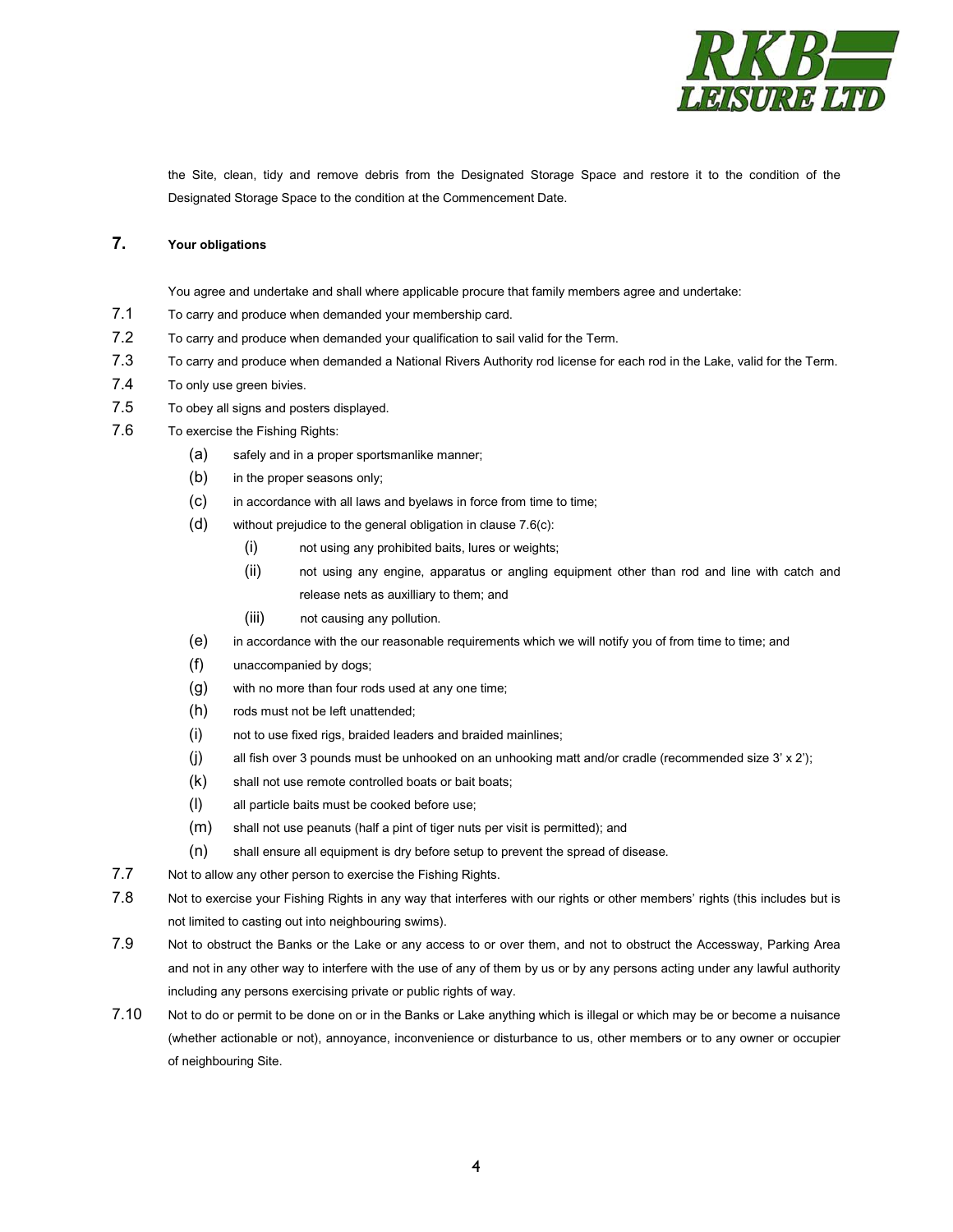

- 7.11 Not to do or permit the playing of radios, camping and/or swimming.
- 7.12 To park all cars in a Parking Area and shall not drive more than 10mph on the Site.
- 7.13 To prevent any damage to:
	- (a) the Banks or Parking Area or any other land, buildings or other property of the Site;
	- (b) any neighbouring land, buildings or other property; or
	- (c) any trees, hedges, bushes or other plants on the Banks or on any other part of the Site and shall not without our prior written consent cut, lop, remove or fell any of them.
- 7.14 Should any damage be caused by you or any person under your control, to immediately report any such damage to us and pay full compensation for any loss suffered in respect of any such damage.
- 7.15 To keep the Banks and Parking Area tidy and clear of rubbish, including all discarded angling equipment, and not to deposit any waste, rubbish, soil or other material on them or in the Lake or on any other part of the Site or neighbouring land.
- 7.16 Not to make any alteration or addition whatsoever to the Banks or Parking Area.
- 7.17 Not to display any advertisement, signs or notices on the Banks or Parking Area.
- 7.18 To immediately notify us of any persons that you reasonably believe to be trespassing on the Banks or to be fishing in the Lake or taking fish from the Lake without authority.
- 7.19 To indemnify us and keep us indemnified against all losses, claims, demands, actions, proceedings, damages, costs, expenses or other liability in any way arising from these terms.
- 7.20 To report all incidents needing emergency services or medical treatment to us as soon as reasonably possible.
- 7.21 At the end of the Term to leave the Banks and Parking Area clear of rubbish, including all discarded angling equipment, and to remove all property from them and to remove from the Lake all nets and other angling equipment. If any property is not removed within seven days of the end of the Term, we may dispose of it in any manner that we deem fit without incurring any liability whatsoever.

## <span id="page-4-0"></span>**8. Termination**

- 8.1 You have a legal right to change your mind within 14 days and receive a refund. These rights, under the Consumer Contracts Regulations 2013, are explained in more detail in these terms.
- 8.2 The Term shall automatically expire unless terminated earlier in accordance with these terms. If you would like to enter into a new membership you shall have to complete an Application and pay the relevant Membership Fee prior to the commencement of a new Term.
- 8.3 Without limiting its other rights or remedies, either party may terminate the membership by giving the other one month's notice. Where we terminate the membership under this clause 8.3 we shall reimburse you for any Membership Fee paid but not yet used following the end of the month's notice period.
- 8.4 Subject to clause 5, you may have a right to terminate the membership immediately If you are ending the membership for a reason set out at (a) to (e) below, the membership will end immediately and we will refund you in full for any Membership Fee which has not been provided or has not been properly provided. The relevant reasons are:
	- (a) we have told you about an upcoming change to the membership or these terms which you do not agree to;
	- (b) we have told you about an error in the price or description of the membership you have applied for and you do not wish to proceed;
	- (c) there is a risk use of the membership may be prevented or delayed because of events outside our control;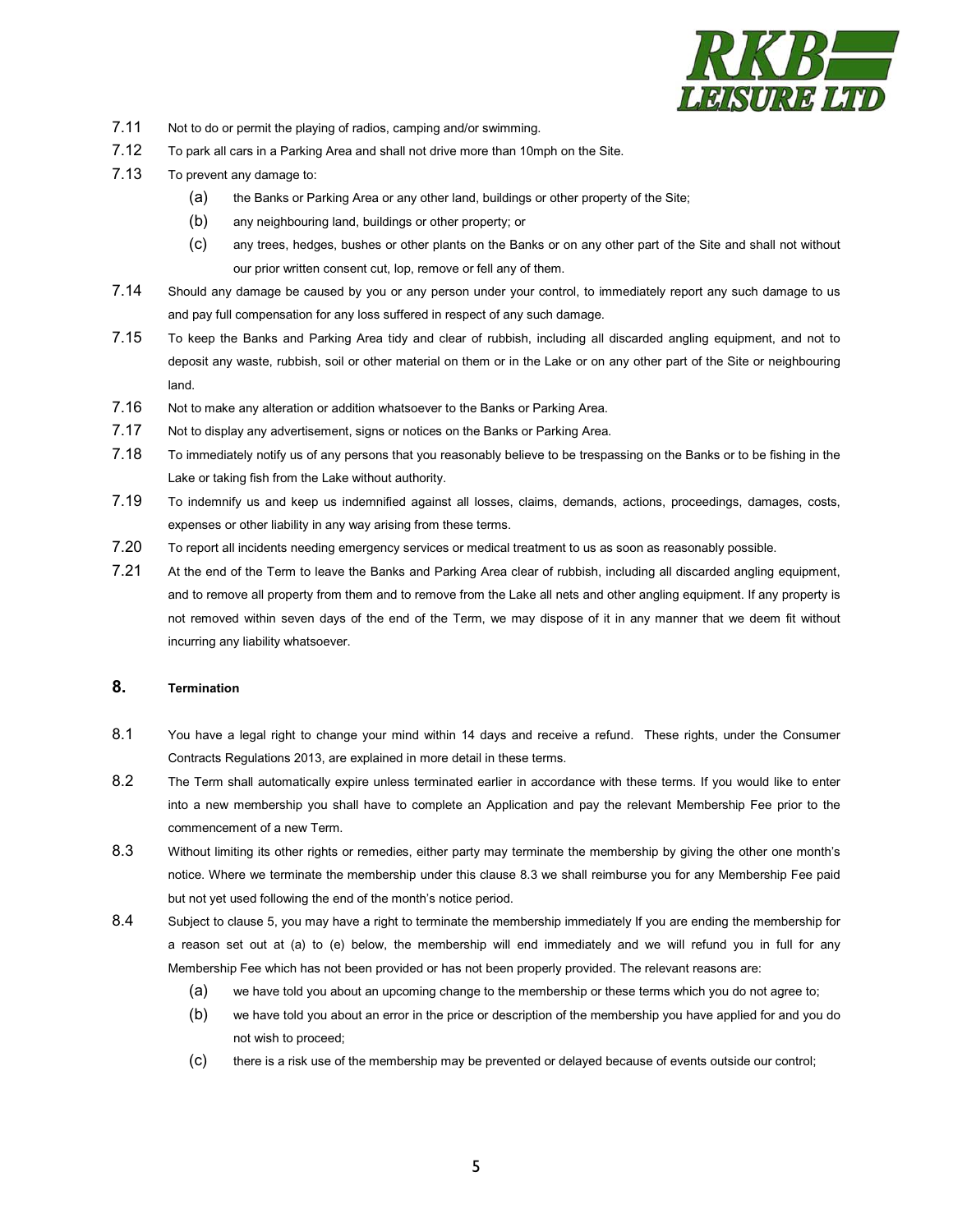

- (d) we have suspended the membership for technical reasons, or notify you we are going to suspend them for technical reasons, in each case for a period of more than one continuous month; or
- (e) you have a legal right to end the contract because of something we have done wrong.

Where you terminate the membership under this clause 8.4 we shall reimburse you for any Membership Fee paid but not yet used following the date of termination.

- 8.5 We may terminate the membership immediately by writing to you, if you breach any of the obligations contained in clause 6 and clause 7. Where the membership is terminated under this clause 8.5 we shall not refund any Membership Fee.
- 8.6 To end the membership with us, please let us know by doing one of the following:
	- (a) Call us on 01732 885 563.
	- (b) Simply write to us at Borough Green Sandpit Platt Industrial Estate, St Marys Platt, Borough Green, Kent, United Kingdom, TN15 8JL with your name and address and membership details.
- 8.7 We will refund you the price you paid for the membership. However, we may make deductions from the price, as described below.
- 8.8 If you are exercising your right to change your mind: we may deduct from any refund an amount for the use of the membership during the time between accepting the application ending with the time when you told us you had changed your mind.
- 8.9 We will make any refunds due to you as soon as possible. If you are exercising your right to change your mind then your refund will be made within 14 days of your telling us you have changed your mind.

## **9. Price and payment**

- 9.1 The price of the membership (which includes VAT) will be the price set out on the Application. We take all reasonable care to ensure that the prices of membership advised to you are correct. However please see clause [9.2](#page-5-0) for what happens if we discover an error in the price of the membership.
- <span id="page-5-0"></span>9.2 It is always possible that, despite our best efforts, the Membership Fee may be incorrectly priced. We will normally check prices before accepting your Application. Where the Membership Fee is incorrect we will contact you for your instructions before we accept your Application. If we accept and process your Application where a pricing error is obvious and unmistakable and could reasonably have been recognised by you as a mispricing, we may end the contract, refund you any sums you have paid.
- 9.3 If you think you have been charged incorrectly please contact us promptly to let us know.

## **10. Limitation of liability**

- 10.1 If we fail to comply with these terms, we are responsible for loss or damage you suffer that is a foreseeable result of our breaking this contract or our failing to use reasonable care and skill, but we are not responsible for any loss or damage that is not foreseeable. Loss or damage is foreseeable if either it is obvious that it will happen or if, at the time the contract was made, both we and you knew it might happen.
- 10.2 Nothing in these terms shall limit our liability for death or personal injury caused by our negligence or the negligence of our employees, agents or subcontractors; for fraud or fraudulent misrepresentation; for breach of your legal rights in relation to the membership.
- 10.3 The membership is for your personal use. We therefore will have no liability whether in contract, tort (including negligence), for breach of statutory duty, or otherwise, arising under or in connection with this agreement for: